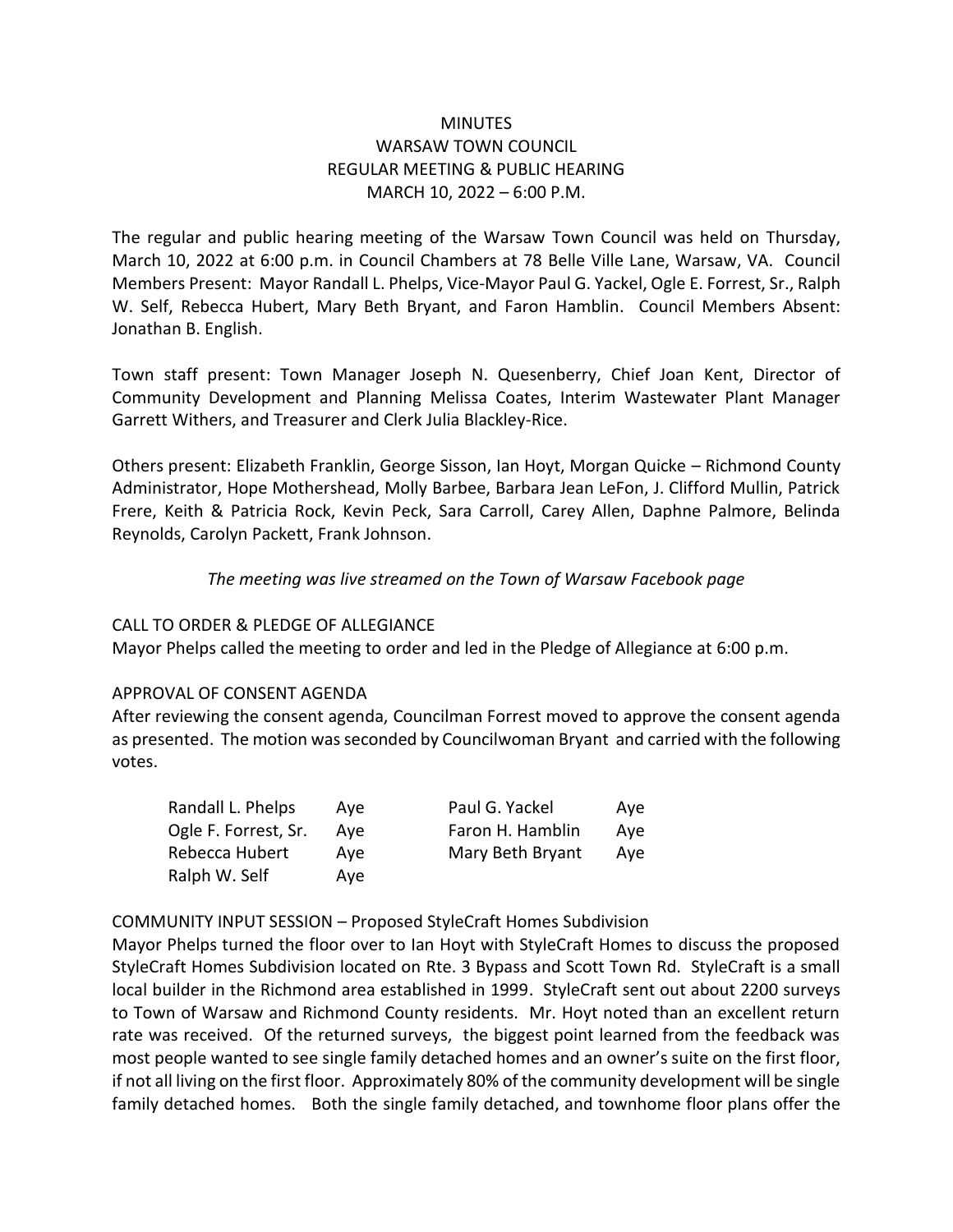single floor living plan option. Forty percent of people indicated they would like a home office option included in the plan layout. The last major component of the feedback received showed that residents wanted some type of greenspace, whether it be walking trails or a park. StyleCraft incorporated a pavilion, walking area, a couple of pocket parks, sidewalks, and lighting throughout. The main basin will incorporate a fountain. There is a second pond facility in the community that will have at least an agitator. There will be enhanced landscaping to provide a buffer. There will be anywhere from 20-26 townhomes in the community. The current rendering shows twenty with two potential office spaces. The Town has mentioned how important it is to provide space for services. The services being dental or doctor offices in nature, not a major corporate business. The townhomes will range from approximately 1350 sqft to 1800 sqft. The single family detached homes are expected to range from approximately 1600 sqft to 2400 sqft of living space. The homes will have anywhere from 3 – 5 bedrooms, 2.5 – 3.5 bathrooms, a twocar garage, as well as sod and irrigation. The homes offer a traditional brick look as well as the craftsman cottage style. StyleCraft has a rigorous process to ensure two identical homes in style and color aren't located side by side. At the end of Mr. Hoyt's presentation, Mayor Phelps asked for questions from Councilmembers. There being none, Mayor Phelps then solicited questions from the audience. There were none from the audience. Mayor Phelps inquired to the timeline of the buildout of the project. Mr. Hoyt responded that the first six months are going to be spent preparing the site. Following site preparation, the sales cycle will begin. StyleCraft is hoping to welcome anywhere between 25-30 families per year which is an approximate six-year buildout. Vice-Mayor Yackel inquired as to whether these homes would be spec homes, homes that are built then sold, or homes that are presold. Mr. Hoyt answered that he anticipates 85-90% would be the pre-sold homes to be built, but there would be some spec homes. He added that typically one would find more spec models in townhome construction than detached homes. A question from the galley was received regarding would a homeowner's association (HOA) be established. Mr. Hoyt confirmed there would be a HOA that would have association dues and would be a not for profit. They will collect money for upkeep of shared spaces such as the entrance monument. The HOA dues would be different for the single-family homes and the townhomes. There is more property management involved with the townhomes, such as power-washing the building and repainting the front door every two years. In a follow up question, Mr. Hoyt was asked where he expected to find the population to fill the homes and townhomes. It was stated that the homes seemed out of the price range for families in this area. Mr. Hoyt responded that the housing market has been very fortunate with where interest rates are currently. It is possible to get a \$325,000 home and have a mortgage in the \$1600.00 price range. He added that in this development, the single-family homes would start quite a bit below the \$325,000.00 price point. It is a big amount of money. The reality is that over six years, StyleCraft believes that the incomes will present themselves to purchase the homes. When it comes to building, StyleCraft does have the benefit of volume, so they are able to obtain materials at a different rate than the average one home at a time builder. He added that this development is a risk for their company. This development will be an investment of anywhere between 25-27 million dollars into the Town and County. StyleCraft is anticipating that more and more people will begin working remotely. They receive inquiries daily about the Warsaw development and putting their names on a contact list for when the sales cycle begins. To follow up, Mayor Phelps inquired if Mr. Hoyt could provide any insight into the due diligence/market research that StyleCraft would have completed to show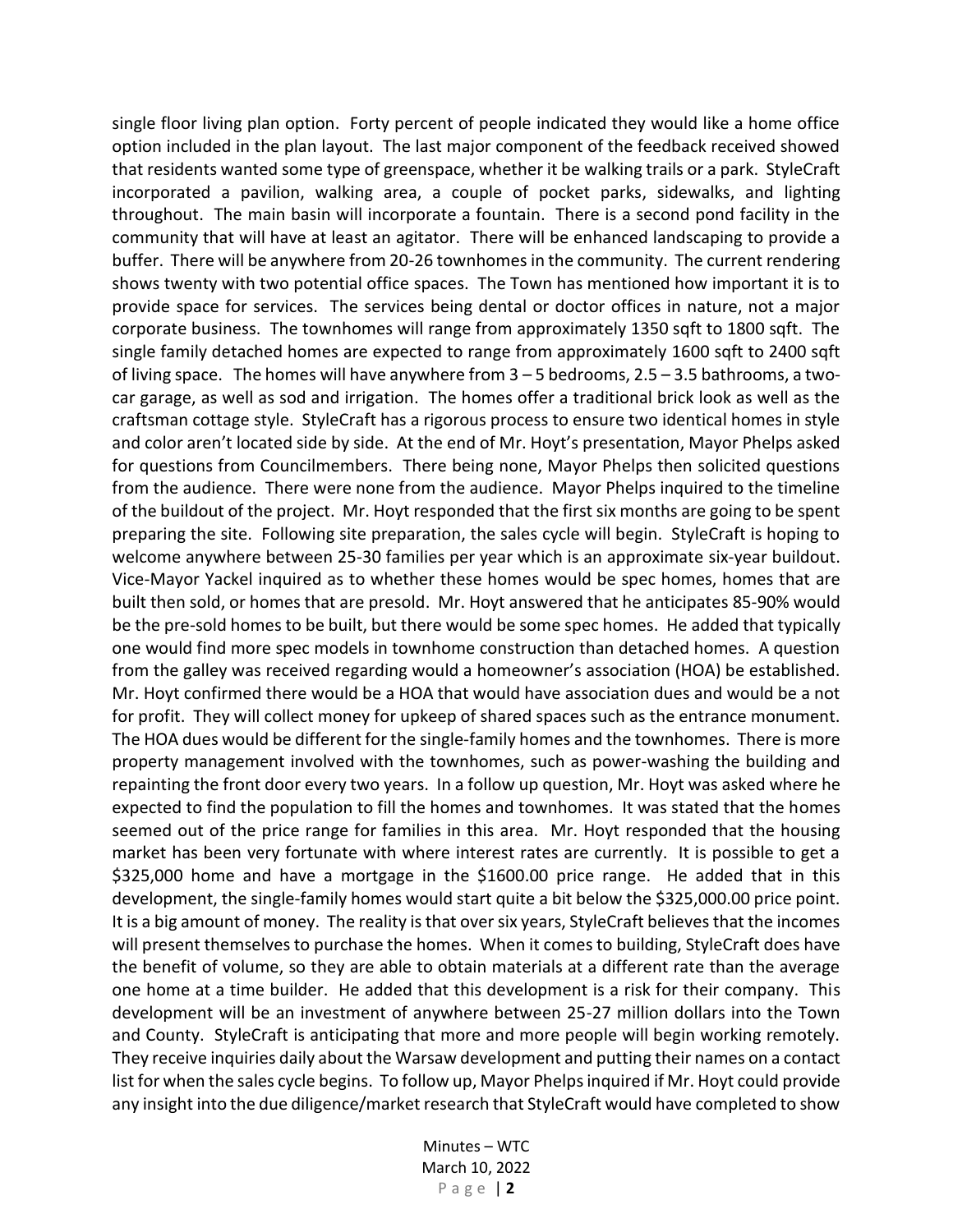this would be a good investment for them. Mr. Hoyt explained that there is a marketing team that complies and assesses the market research to look for indicators that the project will be viable. The team research average incomes, commuter distances, housing shortages, just to name some of the indicators.

At the conclusion of Mr. Hoyt's presentation, Mayor Phelps conceded the floor to Mr. Morgan Quicke, County Administrator for Richmond County. Mr. Quicke spoke regarding how current County services would be impacted by the additional population. Richmond County is the current owner of the parcel where the proposed subdivision is planned. The property is currently under contract for sale to RDK Land Holdings which is StyleCraft. Richmond County purchased this property three years ago for the purpose of economic development. At the time, a housing development is not what the County had envisioned for the property. However, the Board of Supervisors received this proposal and have carefully reviewed, examined, and considered this proposal. The Board of Supervisors feel that housing is economic development for our community, Town, and County. Ultimately one would expect housing to bring jobs and to bring businesses. Mr. Quicke informed the Council and the audience that the approximate capacity of Richmond County Public Schools (RCPS) is between 1300-1320 students per day. The current enrollment is approximately 1300-1310 students per day with approximately 225 upwards of 259 out of county students attending. When the out of county students are removed from the student population number, RCPS are at approximately 82% capacity. As new families move into the area, the out of county student population would in turn decrease. Priority would of course be given to in county residents over out of county. Non-resident students are important currently for state funding. There is a formula on the state level, the composite index, that looks into several factors. Richmond County currently has a composite index number of .30. In essence, Richmond County taxpayers pay for about 30% of the education cost while the state covers the remaining 70%. Other services the county provides would be public safety. This includes fire, rescue, and sheriff's department. Mr. Quicke stated that the EMS and Sheriff's Office both have capacity with its staffing to handle the additional load. Fire department is a volunteer fire department with a good base of volunteers. There are plans to build a new Station 1 firehouse on the property they own near the base of the water tower on the bypass. Other services, like courts, jails, social services, building inspections, stormwater management, etc., Mr. Quicke doesn't anticipate there to be any impact.

Mr. Quesenberry followed Mr. Quicke with an estimated financial impact analysis of the proposed development. Mr. Quesenberry anticipates the Town will receive approximately \$433,000 in fixed revenues at full buildout. These include Water & Sewer connection fees, zoning fees, and contractor business licenses. Likewise, Mr. Quesenberry forecasts annual recurring revenues at full buildout to be approximately \$143,000. Forecasted annual revenues are derived from real estate taxes, personal property taxes, meals tax, and water/sewer annualized collections. Mr. Quesenberry stressed that these are conservative estimates of revenue impacts. Mr. Quesenberry then discussed the potential impact to town services. The Town's current wastewater facility processes 186,500 gallons/day. At full buildout, it is likely the wastewater facility will increase to approximately 200,000 gallons/day. Overall, the current capacity of the facility is 300,000 gallons/day. Warsaw Police Department is staffed by 4 full-time officers and 1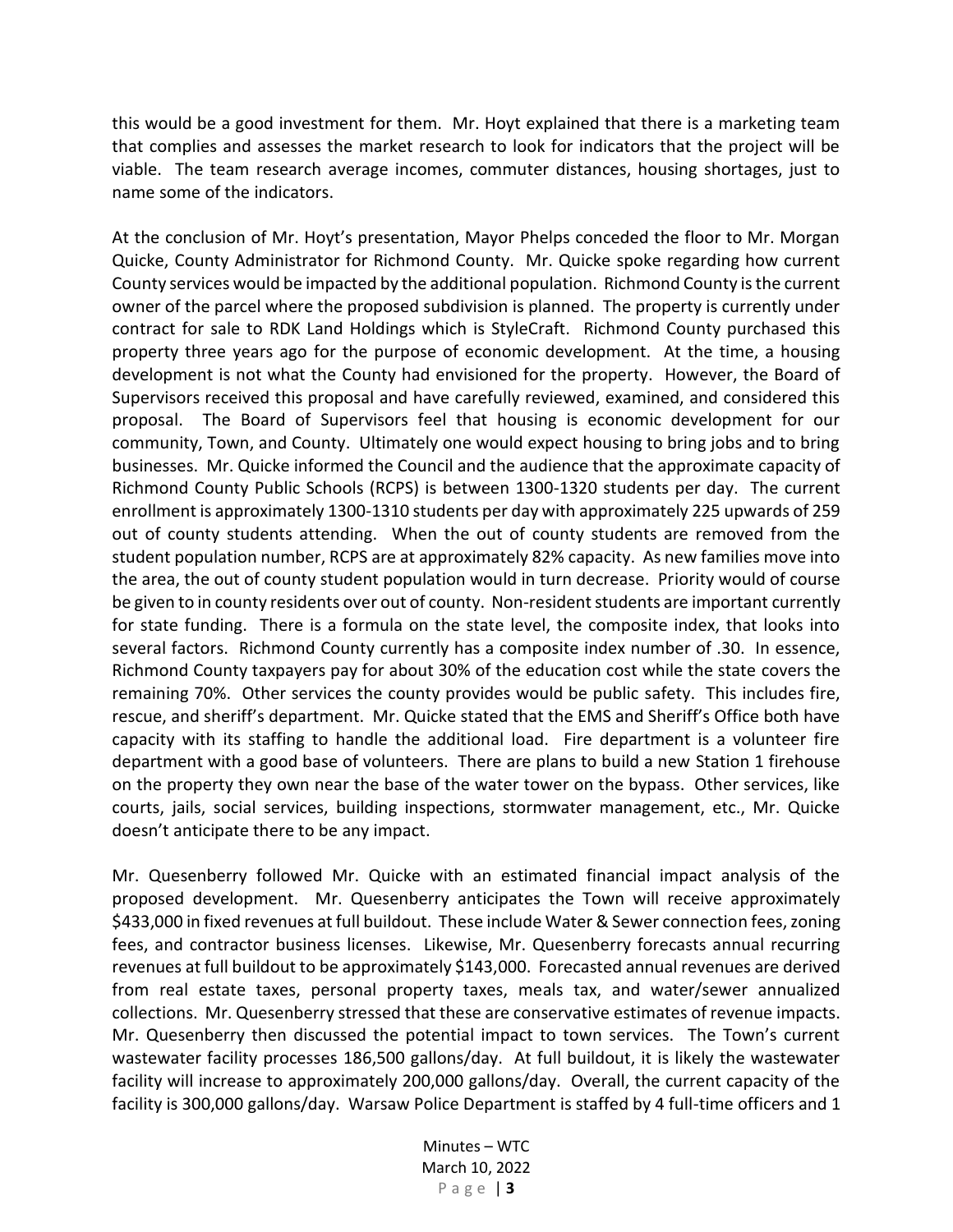part-time officer. Water and Internet connections will be available in the community. Roads, sidewalks, stormwater, lighting, landscaping, and community amenities will be provided and bonded by the Developer. Mr. Quesenberry highlighted the safeguard measures that are in place to protect the Town and its current residents. The Developer will be required to adhere to all Zoning, Subdivision, and Development Management Ordinance codes. There will be covenants regarding home styles, quality, etc. The Developer must have surety bonds in place for roads, sidewalks, lighting, landscaping, etc. There will be a Homeowners Association for the development with guidelines. The development does also bring benefits to the Town. The benefits would be additional population provides more opportunities for tax revenue within the Town and would offset otherwise necessary tax increases over time. More residents mean more revenue for local businesses and contractors. The additional rooftops allow Town staff to market the Town to a wider audience in terms of economic development.

At the conclusion of Mr. Quesenberry's presentation a question was received from the galley inquiring as to how this development would impact the taxes paid by the current residents already in Town. Mayor Phelps responded that it is an excellent question and one that should be considered, but unfortunately, he does not know the answer. There is a possibility that assessed value of homes in town could increase due to this development. There is also the possibility it could have the opposite effect. Mayor Phelps stated he is hopeful that this development would improve the community and would bring something to Warsaw that Warsaw really needs. He fully believes that as far as tax rates go, this development would be a great mitigation tool against any tax rate increase.

There being no further questions from the community, Mayor Phelps closed the community input portion of the meeting. Mayor Phelps inquired to Councilmembers if they had any questions, concerns, items for discussion relating to the project. Mr. Quesenberry informed councilmembers that the Developer would need to know if Town Council is in favor of the Phase 1 plan before being able to continue. The Phase 1 approval would be for the conceptual phase. The master plan was brought to Town Council tonight for their review and the vote would be to allow the developer to move forward or to deny it at this time. When Phase 2 is submitted, there will be public hearings at both Planning Commission and Town Council meetings. Councilman Self spoke that there are many nice apartments available in town for residents. He feels that it would be nice to offer homes to residents as well. It is important for a resident to be able to say that they own their home too. Councilman Forrest spoke that he understands development is scary. He knows how he felt when the subdivision was going to be built across the road from his home. Its everyone's dream to have their home. We can't control the prices; we just have to hope that we can get the best home built at a good price. Councilman Forrest believes this developer will do that for us. It is very important for Warsaw to have more people contributing to the tax base, then the tax rates won't need to increase. Water and sewer are based on the number of users. If we can add more users, we are able to keep the expenses under control and as low as possible.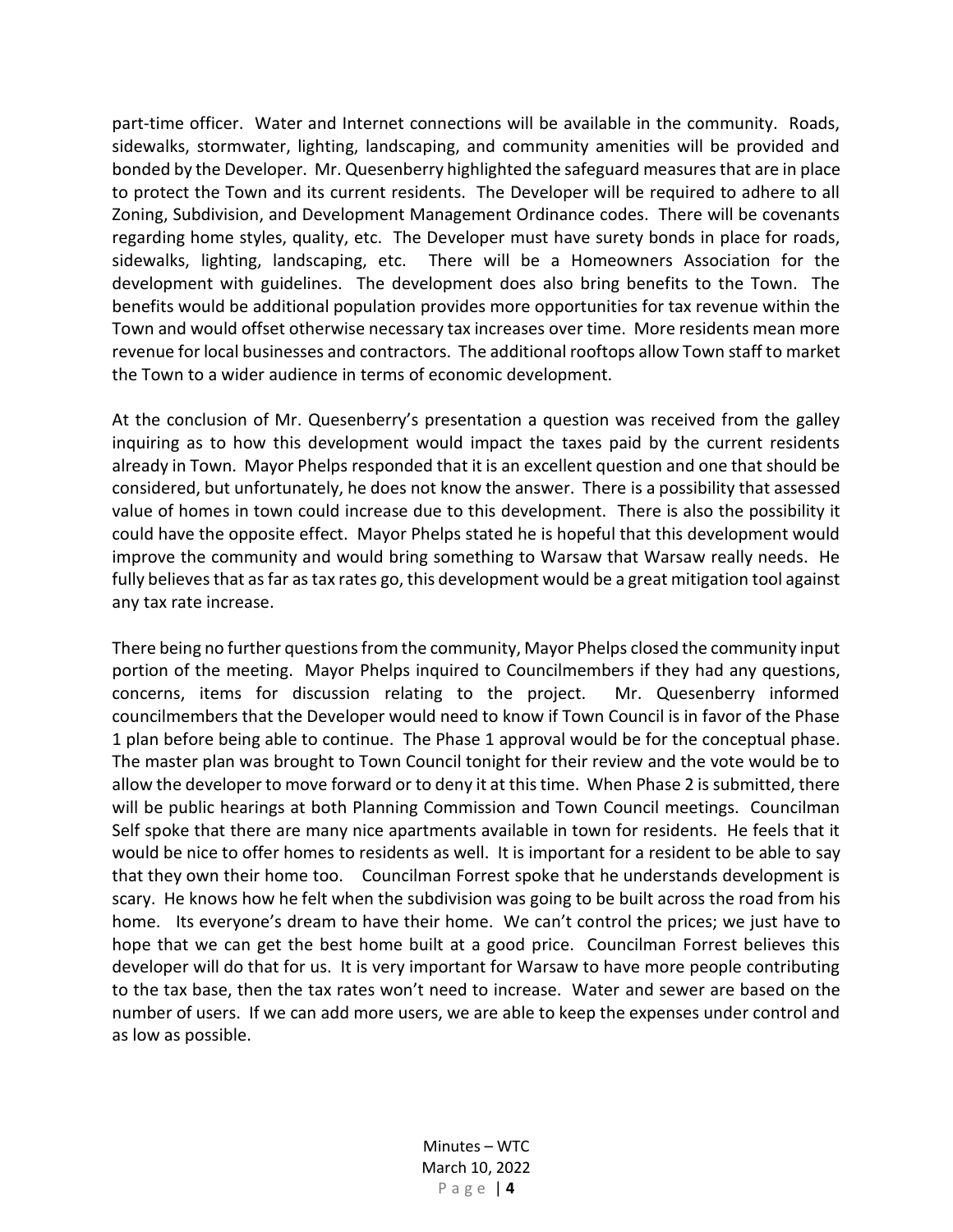Councilman Self moved to authorize and approve the Phase 1 conceptual plan of development for Stylecraft homes as presented. The motion was seconded by Councilman Forrest and carried with the following votes.

| Randall L. Phelps    | Ave | Paul G. Yackel   | Ave |
|----------------------|-----|------------------|-----|
| Ogle F. Forrest, Sr. | Ave | Faron H. Hamblin | Ave |
| Rebecca Hubert       | Ave | Mary Beth Bryant | Ave |
| Ralph W. Self        | Ave |                  |     |

## PUBLIC HEARING – DHCD HOUSING GRANT

Mayor Phelps opened the public hearing by reading the noticed published in the Northern Neck News on February 23, 2022, and March 2, 2022. Lisa Hull from the Northern Neck Planning District Commission addressed Councilmembers regarding the two resolutions needed to continue the housing grant process.

The first resolution presented was for the \$1.5 million (not to exceed) to be applied to community improvement projects located within the project area. These funds could primarily be used for housing, the main activity of the grant, but it could also be used for infrastructure improvements such as sewer and water, sidewalks, lighting, and anything that makes this community more livable. There are approximately 15 homes in the project area that would be assisted with these funds.

Mayor Phelps read to the body resolution #1 titled Resolution Adopting and Authorizing Town of Warsaw Comprehensive CDBG Grant Pre-Contract Documents. After, Mayor Phelps also read to the body the second resolution titled Warsaw Town Council Resolution Authorizing the Submission of a Virginia Community Development Block Grant Application. Mr. Quesenberry reviewed the project and area. While the area has an odd shape, it must be a contiguous shape. The Scott Town neighborhood is included in the project area, while it is outside of the official town limits. Most of the funds in the grant will be directed toward housing improvements.

Mayor Phelps turned the floor over to the public for any comments or concerns regarding this proposed resolutions and housing project. Mr. Frank Johnson spoke to thank the Town Council for the effort they have put forth into this project. He went on to add a special thank you to Mr. Quesenberry for his energy to include people and communities. He believes the collaboration with Mr. Frere from Bay Aging will lead to a successful project.

There being further comments from the galley, Mayor Phelps closed the public hearing. Mayor Phelps then inquired if Town Council had any questions or comments. There being none, Mayor Phelps then proceeded to ask Council if there was a motion to approve resolution #1.

Councilman Hamblin moved to adopt the Resolution Adopting and Authorizing Town of Warsaw Comprehensive CDBG Grant Pre-Contract Documents as presented. The motion was seconded by Councilman Forrest and carried with the following votes.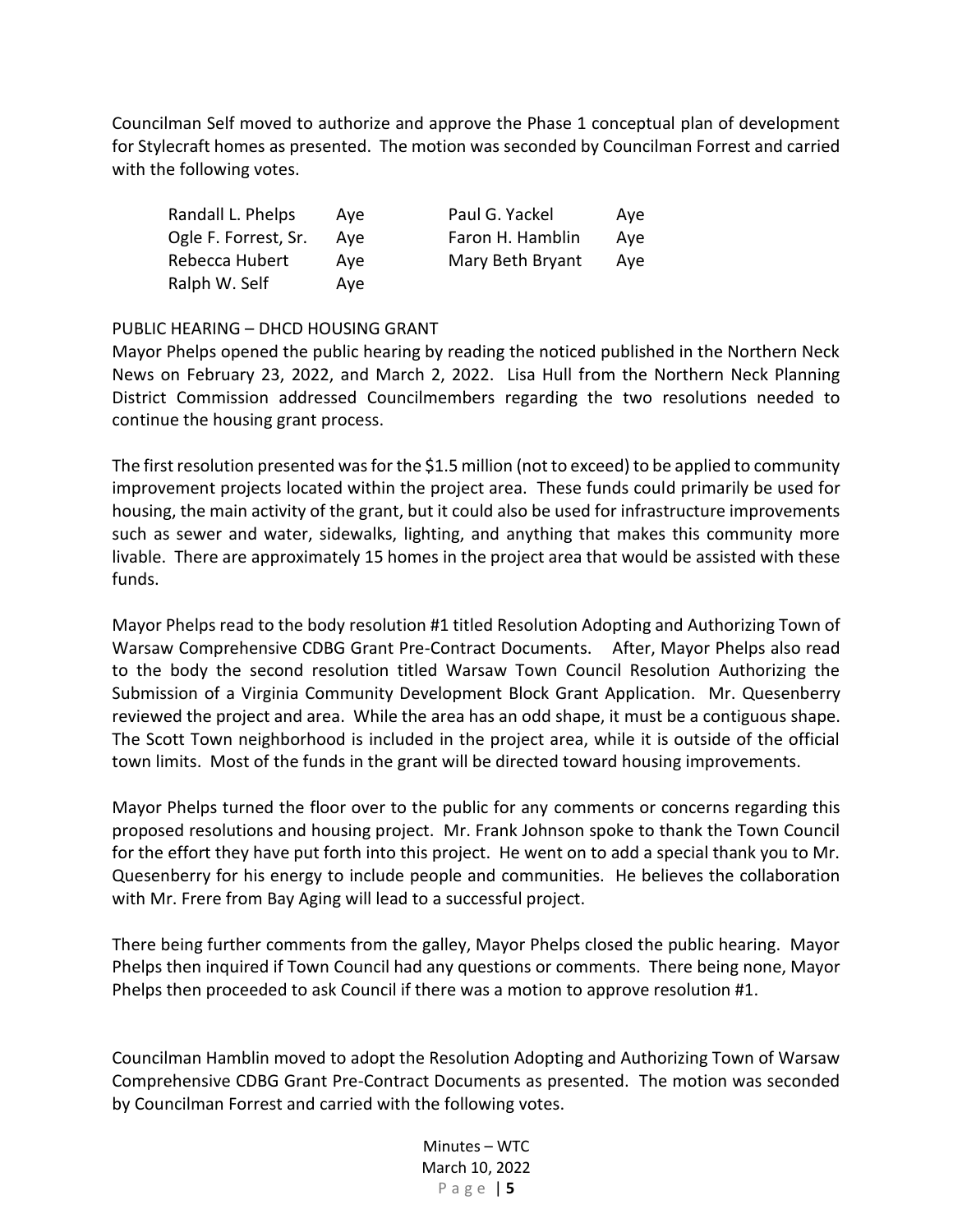| Randall L. Phelps    | Ave | Paul G. Yackel   | Ave |
|----------------------|-----|------------------|-----|
| Ogle F. Forrest, Sr. | Ave | Faron H. Hamblin | Ave |
| Rebecca Hubert       | Ave | Mary Beth Bryant | Ave |
| Ralph W. Self        | Ave |                  |     |

Following the adoption of Resolution number one, Councilman Forrest moved to adopt Resolution number two Authorizing the Submission of a Virginia Community Block Grant Application as read and presented. The motion was seconded by Councilman Hamblin and carried with the following votes.

| Randall L. Phelps    | Ave | Paul G. Yackel   | Ave |
|----------------------|-----|------------------|-----|
| Ogle F. Forrest, Sr. | Ave | Faron H. Hamblin | Ave |
| Rebecca Hubert       | Ave | Mary Beth Bryant | Ave |
| Ralph W. Self        | Ave |                  |     |

#### PUBLIC COMMENT

Mayor Phelps opened the floor to the public for public comments. There being none, Mayor Phelps then closed the public comment portion of the meeting.

#### REPORTS

MAYORS REPORT: Mayor Phelps spoke that in his line of work he follows the economic numbers very closely. It affects a great number of their clients and now with the inflation number at 7.9, which is the highest it's been since 1982, along with the increase in gas prices and groceries. Mayor Phelps is troubled that it seems there is no indication that there will be any relief with these prices anytime soon. Mayor Phelps acknowledged that he has no answers on how to fix the issue, but he does want to offer the citizens some type of relief or assistance. Budget season in beginning for Town Council and Mayor Phelps challenges the Councilmembers to think outside of the box and see if there is anything we can do to ease the burden for our citizens that live here, work here, and play here.

TOWN MANAGERS REPORT: Mr. Quesenberry spoke that he has constructed a preliminary budget and needs to schedule a work session with Town Council to review and work out some of the details. After discussion, a budget work session was set for 3/22/2022 at 6:00pm. Mr. Quesenberry reported that every road that intersects with Rte. 3 or 360 has or will soon have the new updated street sign installed. Mr. Quesenberry relayed that the VDoT traffic study on Hamilton Blvd has been completed and he should have it by the next meeting. At this time, it does not appear that VDoT is going to reduce the speed due to the width of the road and the traffic count. Mr. Quesenberry informed VDoT that the Town felt that it should be reduced. David Bill, the area resident engineer, did call Mr. Quesenberry and inform him that they were in the process of restriping Hamilton Blvd and planned to remove the parallel parking. Mr. Quesenberry asked Mr. Bill to keep it in place for now. Mr. Quesenberry addressed the pending legal issues with the Town. Mr. Quesenberry read the following statement: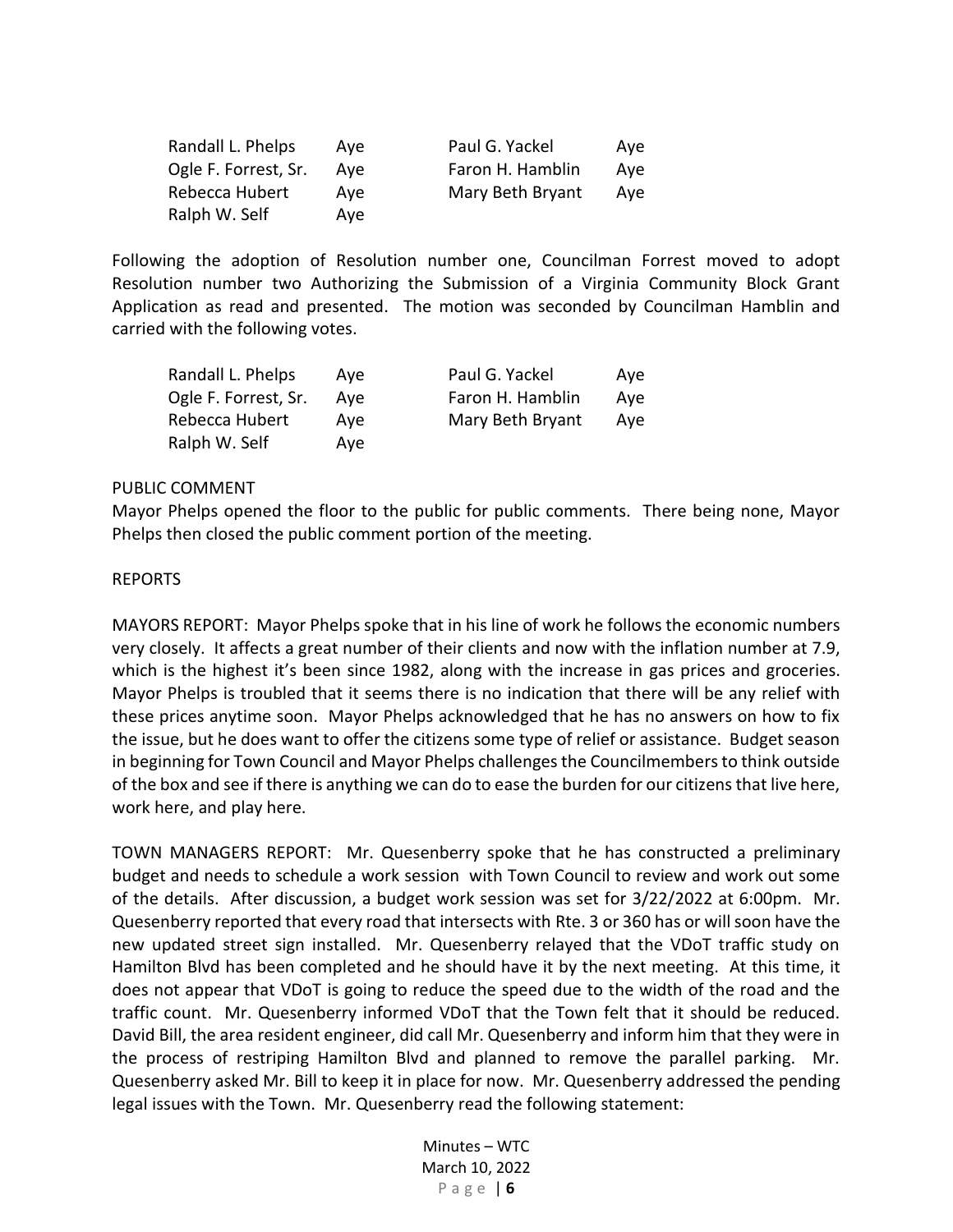"The Town Council for the Town of Warsaw was briefed by staff at its meeting on February 10, 2022, concerning the complaint filed against the Town of Warsaw alleging breach of contract and defamation by the Town and its Town Manager, Joseph Quesenberry. The Town strongly disputes all the substantive allegations against it and Mr. Quesenberry intends to vigorously contest the litigation. Moreover, the Town has filed our own counterclaim to recoup damages suffered due to acts and omission by the plaintiff EarthCrafters. As the Town proceeds with litigation, Town Council and Town Administration remain focused on serving the day to day needs of the Town citizens, Town businesses, promoting economic development, and improving the quality of life in the Town."

POLICE REPORT: The Warsaw Police Department had 84 calls for service in the month of February. Chief Kent has applied for the DMV grant and the police department has been approved for the bulletproof vest grant. Sgt. Moore has been sitting close to Ms. Hackett's residence in the mornings to assist with bus traffic issues. There have been four tractor trailers that have been stopped and issued summonses for going down Main Street.

PLANNING COMMISSION: No meeting in March. Mr. Quesenberry stated they should have a meeting in April.

NORTHERN NECK REGIONAL JAIL REPORT: The report outlining the breakdown of the population as of March 2<sup>nd</sup> was included in the council packets. Vice-Mayor Yackel added that the population is constantly changing at the jail. They are maintaining a population at the jail above what they budgeted for which means more money going to the jail to cover costs without any of the governing bodies having to contribute funds. Vice-Mayor Yackel invited all Councilmembers if they had not already received their invitation to the 25<sup>th</sup> Annual Governing Bodies Recognition Dinner from the Northern Neck Regional Jail. The dinner will be held on Thursday, April 7 at Indian Creek Yacht and Country Club.

WASTEWATER TREATMENT FACILITY REPORT: Garrett Withers, the Wastewater Treatment Plant Manager, reported the average flow from town in February was 177,100 gallons; a decrease of 5,600 gallons from January's average flow of 182,700 gallons. The max flow from town in February was 197,400 gallons a decrease of 34,300 from January's max flow of 231,700 gallons.

The average total nitrogen for February was 2.23 mg/L. This resulted in a monthly discharge of 90.0 lbs. For the year we discharged 325 lbs. which is 8.9% of our permitted 3,655 lbs.

The average total phosphorus for February was 0.09 mg/L, which resulted in a monthly discharge of 3.60 lbs. For the year we discharged 9.7 lbs. which is 3.5% of our permitted 274 lbs.

Mr. Withers informed Councilmembers that a SBR blower relay was found to be faulty and was replaced. The headworks grit channel was cleared after noticing on morning rounds that grit removal was down. The fitting on one of the portable pumps was replaced after noticing an air leak was causing the pump to lose prime. After repairs were completed, they reinstalled a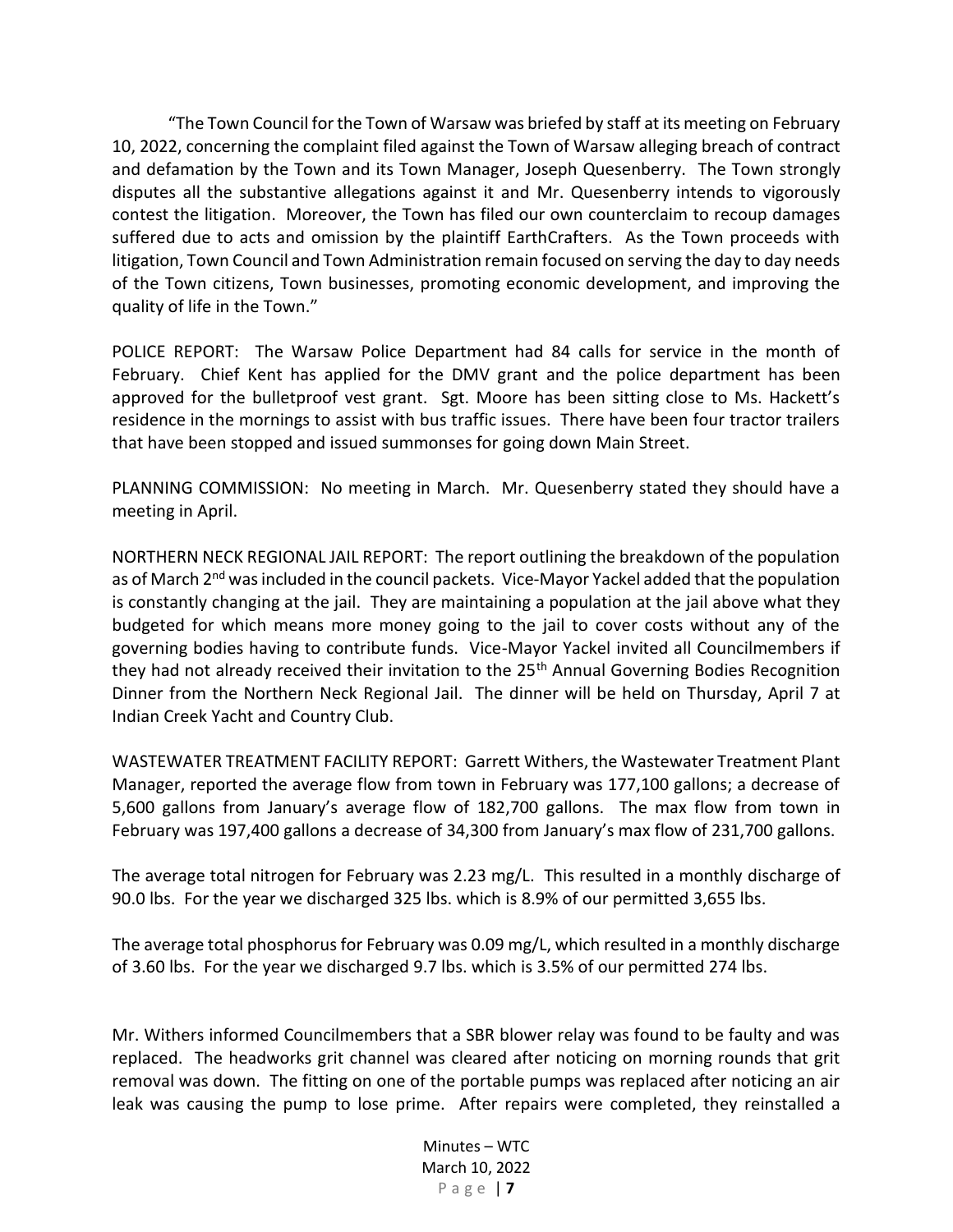digester valve handle that previously malfunctioned. While cleaning and inspecting the UV channel they replaced UV bulbs that had blown or were no longer working properly. The monthly preventative maintenance and greasing was completed for all plant equipment.

AMERICAN RESCUE PLAN ACT REPORT: The report on ARPA spending to date was provided to Councilmembers in the packet.

## OLD BUSINESS

PROJECTS REPORT: Main Street Parking: A bid notice was published in the Richmond Times Dispatch and the Northern Neck News, and it seems there are two vendors interested in placing a bid for curbside improvements. It is well over 2,000 linear feet that will be striped to add more parking. Its filling in lines that have worn over time and there will be parallel parking all down Main Street. As well as some spaces along St. Johns Street and Belle Ville Lane. An additional crosswalk will be installed near the apartments along Main Street across in the Hunan Village restaurant area. The Bounds: Included in the council packet is a proposal by Resource International show the proposed parking lot improvements at The Bounds. Community Market: Mr. Quesenberry stated this project is close to being able to be placed out to bid. This project is taking longer because it is federal money. Mr. Quesenberry is planning on this project being bid as a design build because members from the local Amish community have indicated that they would like to build this for us. With that being understood, they are very strict on who they can release their plans to because they don't want them duplicated. Companies that would bid on this would be responsible for the design and the build. We didn't want to exclude the Amish, and this would allow all to participate. VDoT Tap Project: The Town has been proactive with reaching out to engineers and VDoT. We are currently at the stage where our engineers will submit plans and VDoT will ask for revisions. Plans have been revised and resubmitted several times to date. Once the plans are approved, acquisition of the easements for the sidewalks will begin.

ECONOMIC UPDATE: Mr. Quesenberry stated the renovation on Mr. Packett's building across from the Taphouse is starting to develop. If you are looking at the building the far left will be the Serendipity Café which will be open seven days a week from 7-4 and serves breakfast all day. To the right of the building are two storefronts and those will be owned by Fred & Karen Burke. No applications or plans have been formally submitted for The Provisional location. The Provisional, a restaurant/mixed use development, is going to be in the former Friends of the Library building across from the Verizon building. Pallet Machinery Group (PMG) is working with the County on the purchase of a parcel within the commerce park. We anticipate that company to bring 30 fulltime jobs to the area.

COMPREHENSIVE PLAN UPDATE: This project is slated to kick off May 17. It's a fairly long process that isn't slated to end until August of 2023. There will be monthly meetings and public work sessions held to work on the plan that may include members from the County as well as organizations within the Town. The Planning Commission will be a major part of the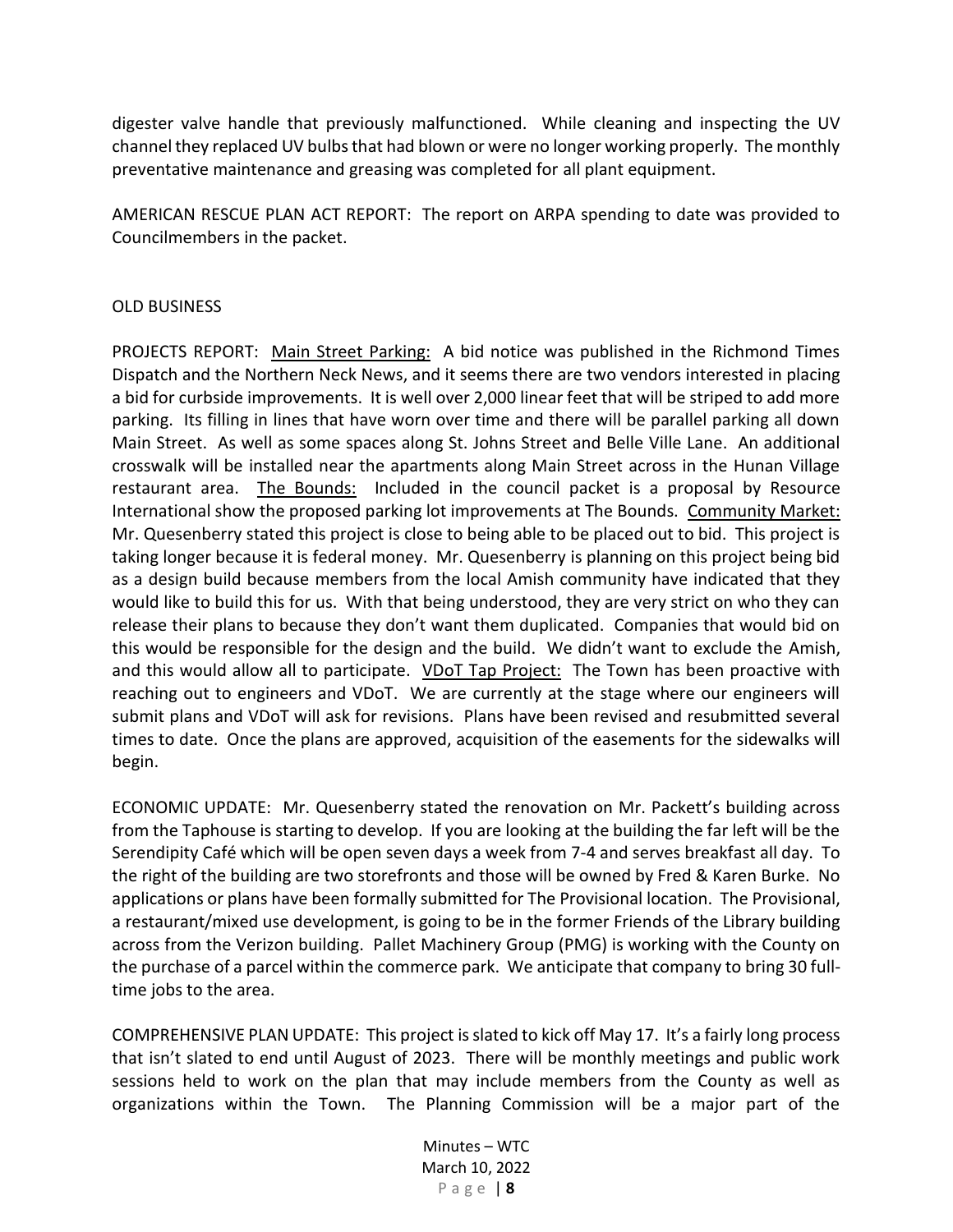Comprehensive Plan update. At the kickoff, Berkley Group will do a tour of the Town and there will be a work session that day.

DHCD HOUSING GRANT: Deferred – handled during the previous section.

## NEW BUSINESS

GATEWAY SIGN PROPOSAL: Mr. Quesenberry presented two design option to Councilmembers. These "Welcome to Warsaw" signs would be at the remaining entrances to Warsaw. The only current sign we have is the one located near the NNRJ on Rte. 360. The consensus of Council was to move forward with the wood background.

MURALS PROJECT: Mr. Quesenberry reported that he is applying for a grant to assist with funding the mural project in Town. Mr. Quesenberry has received inquiries from residents about having murals on buildings in town like some of the neighboring communities. Mock designs were presented to Council for their input. Building owners have already been contacted and they agree and support the project. One of the buildings potentially has a new owner that will need to be contacted.

MARIJUANA ORDINANCE UPDATE: The General Assembly has adopted where retail, legal sales of marijuana are expected to begin January 1, 2024. We have been approached by a potential cannabis manufacturer that would employ 30 people and would have a retail component storefront. The first proposal outlined in the council packet prohibits the possession of open retail marijuana product or retail marijuana product containers in local public parks, playgrounds, public schools, or any sidewalks adjoining any public street. In this proposal a civil penalty of \$200 for each offense is suggested. That amount can be changed if Town Council prefers. The second proposal outlined in the council packet prohibits public consumption near a public place. If caught, a \$250 civil penalty is assessed. If it is a third offense there would be a \$500 civil penalty assessed. The third proposal included in the council packet regulated the time of sale of the retail marijuana. It outlines that retail marijuana establishments conducting business within the Town of Warsaw shall only be open from 10AM – 9PM, Monday through Saturday and from 12PM – 6PM on Sunday. Council will need to designate what zoning areas a retail marijuana establishment would be permitted to operate. Council tentatively added this to the agenda for the budget work session meeting. It was acknowledged that this topic may or may not be worked on if the budget meeting ran long.

# CLOSED SESSION – 2.2-3711 A1 (Personnel)

Vice-Mayor Yackel moved to enter closed session in accordance with Section 2.2-3711A (1) Real Property of the Virginia Freedom of Information Act. The motion was seconded by Councilman Forrest and carried with the following votes.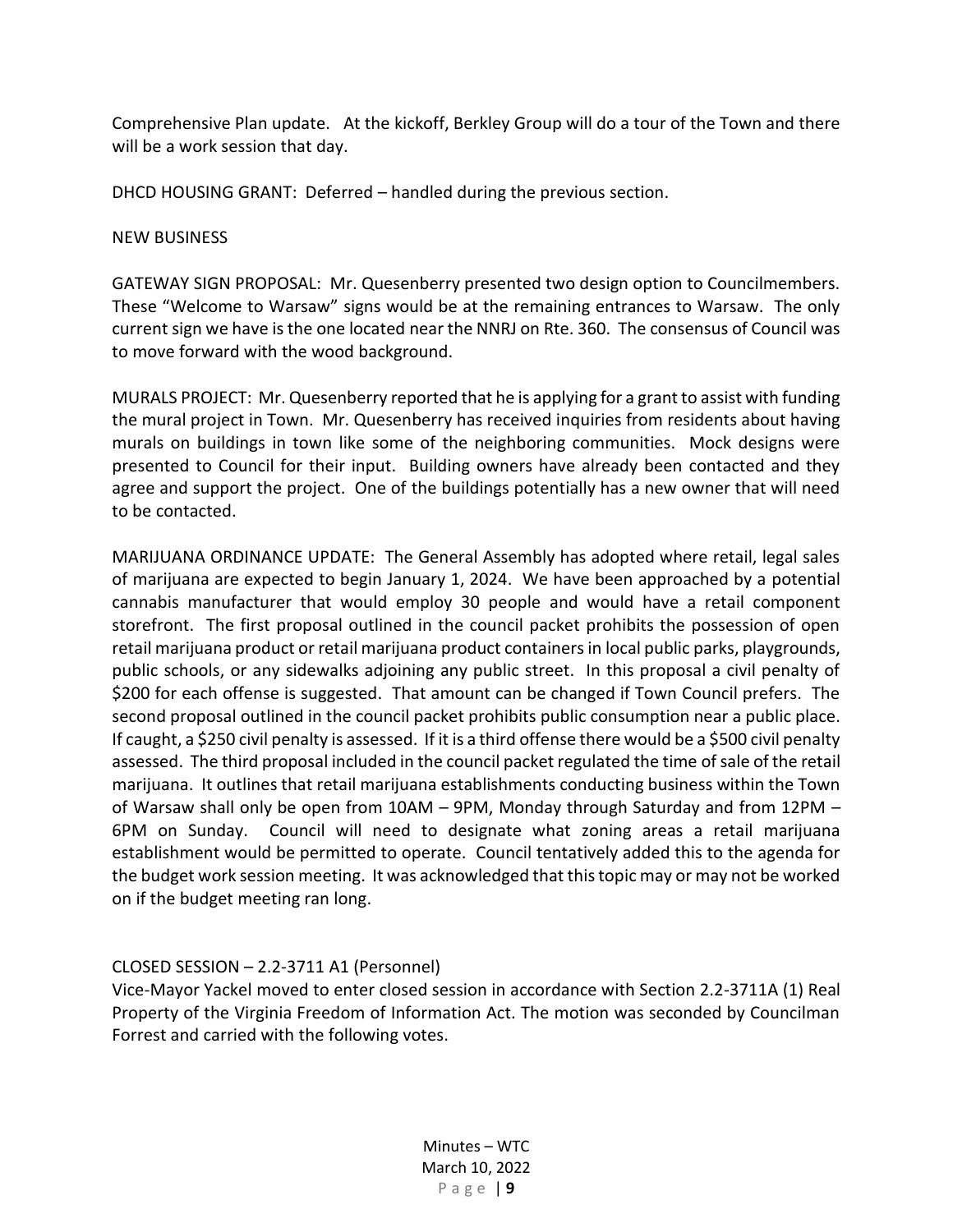| Randall L. Phelps    | Ave | Paul G. Yackel   | Ave |
|----------------------|-----|------------------|-----|
| Ogle F. Forrest, Sr. | Ave | Faron H. Hamblin | Ave |
| Rebecca Hubert       | Ave | Mary Beth Bryant | Ave |
| Ralph W. Self        | Ave |                  |     |

Councilman Hamblin moved to come out of closed session and reenter regular session. The motion was seconded by Councilman Forrest and carried with the following votes.

| Randall L. Phelps    | Ave | Paul G. Yackel   | Ave |
|----------------------|-----|------------------|-----|
| Ogle F. Forrest, Sr. | Ave | Faron H. Hamblin | Ave |
| Rebecca Hubert       | Ave | Mary Beth Bryant | Ave |
| Ralph W. Self        | Ave |                  |     |

Council then certified by roll call vote that they only discussed matters citied in the motion to enter closed session and legally permitted to be so discussed in the Virginia Freedom of Information Act subsections cited in the motion to enter closed session. The roll call votes are as follows.

| Randall L. Phelps    | Ave | Paul G. Yackel   | Ave |
|----------------------|-----|------------------|-----|
| Ogle F. Forrest, Sr. | Ave | Faron H. Hamblin | Ave |
| Rebecca Hubert       | Ave | Mary Beth Bryant | Ave |
| Ralph W. Self        | Ave |                  |     |

In action out of closed session, Warsaw Town Council members expressed that they would continue to cover the single employee premium at 100%.

#### CLOSING COMMENTS

Councilwoman Hubert shared that it was great to be here and she thought it was a very good meeting.

Councilman Forrest shared the blue and yellow lit fountains at The Bounds was a beautiful gesture to show support for Ukraine.

Councilwoman Bryant reported that tonight's meeting was a good session.

Councilman Self is still hoping out town continues to grow. He felt that tonight's meeting was a great one and there were good presentations made by Mr. Hoyt, Mr. Quicke, and Mr. Quesenberry.

Councilman Hamblin also felt that tonight was a good meeting. Spring and summer are coming soon, and he is looking forward to the Town's upcoming events.